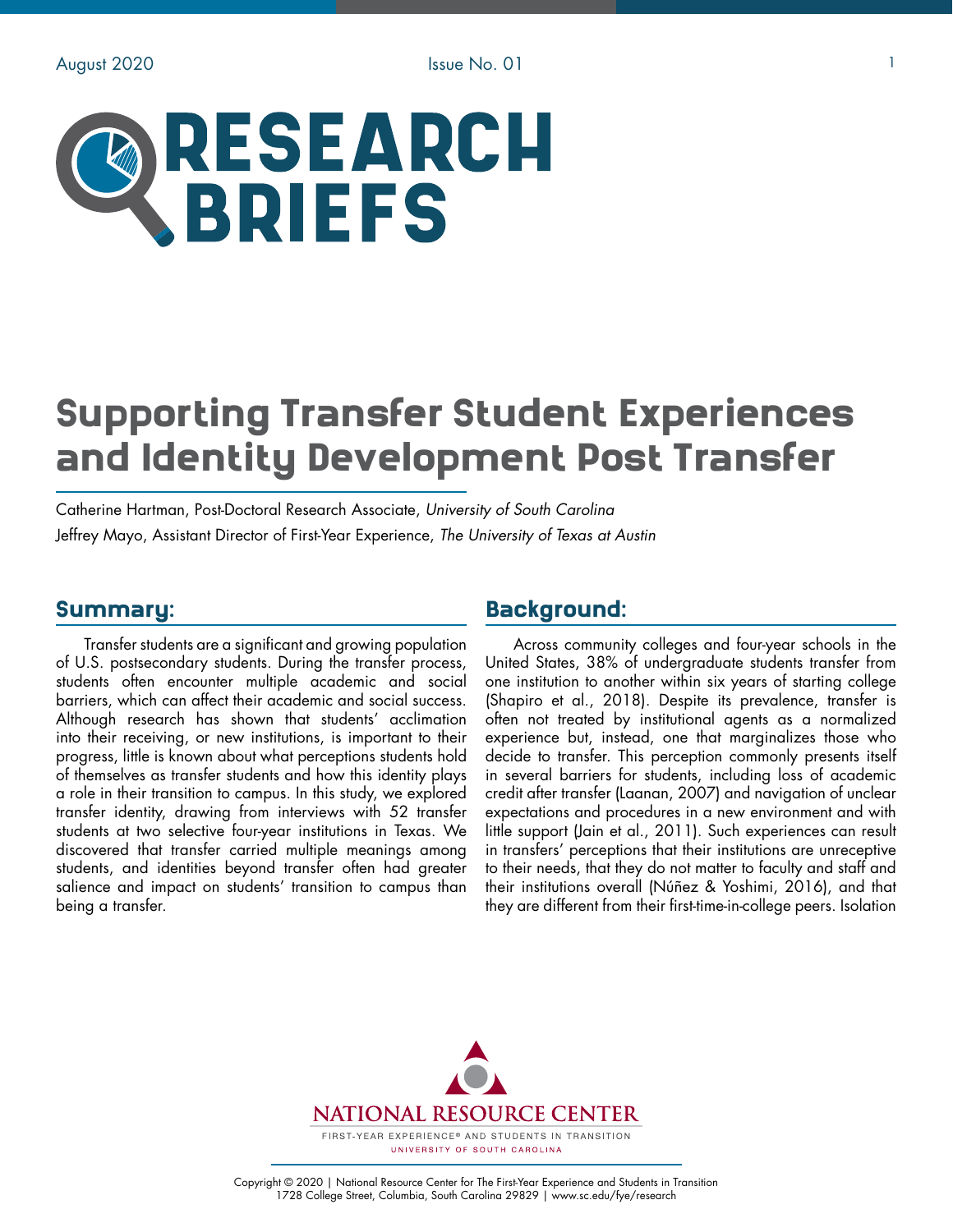and low engagement may result if transfers internalize these instances of disconnection (Ishitani & McKitrick, 2010; Townsend & Wilson, 2009).

An understudied yet key element of promoting transfer student success includes understanding students' experiences at their receiving institutions (Jain et al., 2011) and their perceptions of themselves and attachment to their identity as "transfer students." Greater insight into the connections among transfer students and the many actors and contexts they encounter (e.g., campus spaces, peers, and institutional agents) and the role of institutional policies and practices in the development of transfer students' identity would enhance this understanding. In our study, we sought to explore what perceptions students held of themselves and how their perceptions of themselves as transfers played a role in their transition to a new campus.

#### Methods:

To explore students' identity and experiences as transfers, we asked the following interrelated research questions:

- 1. What are the academic and social experiences of transfer students at their receiving institutions?
- 2. What role do transfer students' experiences play in their identity construction as transfer students?

We chose two selective four-year institutions in Texas to answer these questions (pseudonyms are used for both schools): Northern University, a private institution located in a major metropolitan area in the northern region of the state, and Southern University, a public institution in a major metropolitan area in central Texas. We conducted one-time interviews with 52 students, including 27 at Southern University (14 vertical transfers, meaning those transferring from community colleges to a four-year school, and 13 horizontal transfers, or those transferring to Northern or Southern from another four-year institution) and 25 at Northern University (13 vertical and 12 horizontal transfers). Interview questions focused on transfers' academic and social engagement after transfer; sources of support used during the transition; whether they identified as a transfer student and when this affiliation emerged; and what it meant to them to be a transfer student at their institution.

# Findings:

#### How Students Identify as Transfers

While it may seem unsurprising, the majority of transfer students in our study identified as transfer students and called themselves transfer students. Students' affiliation with transfer had multiple meanings though, with some students describing transfer as an important part of who they are. For example, Gavin, a 25-year old senior at Southern and in-state horizontal transfer, described how transfer was a prominent aspect of his identity and his experiences at Southern:

[Transfer] is not like a sense of pride. It's more of a sense of it shaped who I am. So, every single experience that I have, it's shaped who I am so transferring definitely shaped my college experience. It's more of a yes, I'm a transfer student and I've been here for a different amount of time than everyone else and have had a different experience. So, definitely part of the identity.

For Gavin, transfer was internalized as he realized that his pathway to Southern was different than those who entered as first-year students. His perceptions of transfer as something different led him to believe that the transfer student experience was lesser than that of his peers, resulting in his dissociation with others on campus.

Other students described transfer not so much as a part of who they are but as a means of movement from one school to another and a way to earn a bachelor's degree. For many students who described transfer as such, transferring was not a negative experience. Gabriella, a 33-year-old sophomore who transferred to Southern after completing an associate degree at an out-of-state community college, captured this sentiment, stating: "[Transfer] is just a logistical identity, versus I came here to Southern and I'm doing my entire degree here. I'm not. I have transferred." Gabriella elaborated:

[Being a transfer means] I have a different background than someone who might've just come from high school, applied, then come here. So, I have experience at a university previously. I have studied, taken finals, and I graduated...So, I've gone through all of that. I have a bit of a back history. I'm not walking into this blind as a 19-year-old who just has no idea what to expect. I know what it's like to study for college-level finals. I know what it's like to commit to something like that. I know what to expect buying books that are way overpriced. I understand all of that.

In this sense, transfer served a way for Gabriella to assert herself and her experiences as different and, also, as a tool that aided her success at Southern.

#### The Role of Transfer Identity in Students' Experiences

For some transfers, academic and social experiences were connected, and being a transfer affected both of these domains. Students frequently described losing academic credit or having to retake courses post transfer as negative setbacks to their academic progress and affecting how they viewed themselves as transfers. Those who lost academic credit or had credit that did not apply toward their degree were often placed into lower-division courses alongside firstyear students. Audrey, a 20-year old Southern student who transferred from a four-year school in Texas, argued that she had worked too hard to transfer to Southern only to be treated like a new student by being placed into introductory-level courses: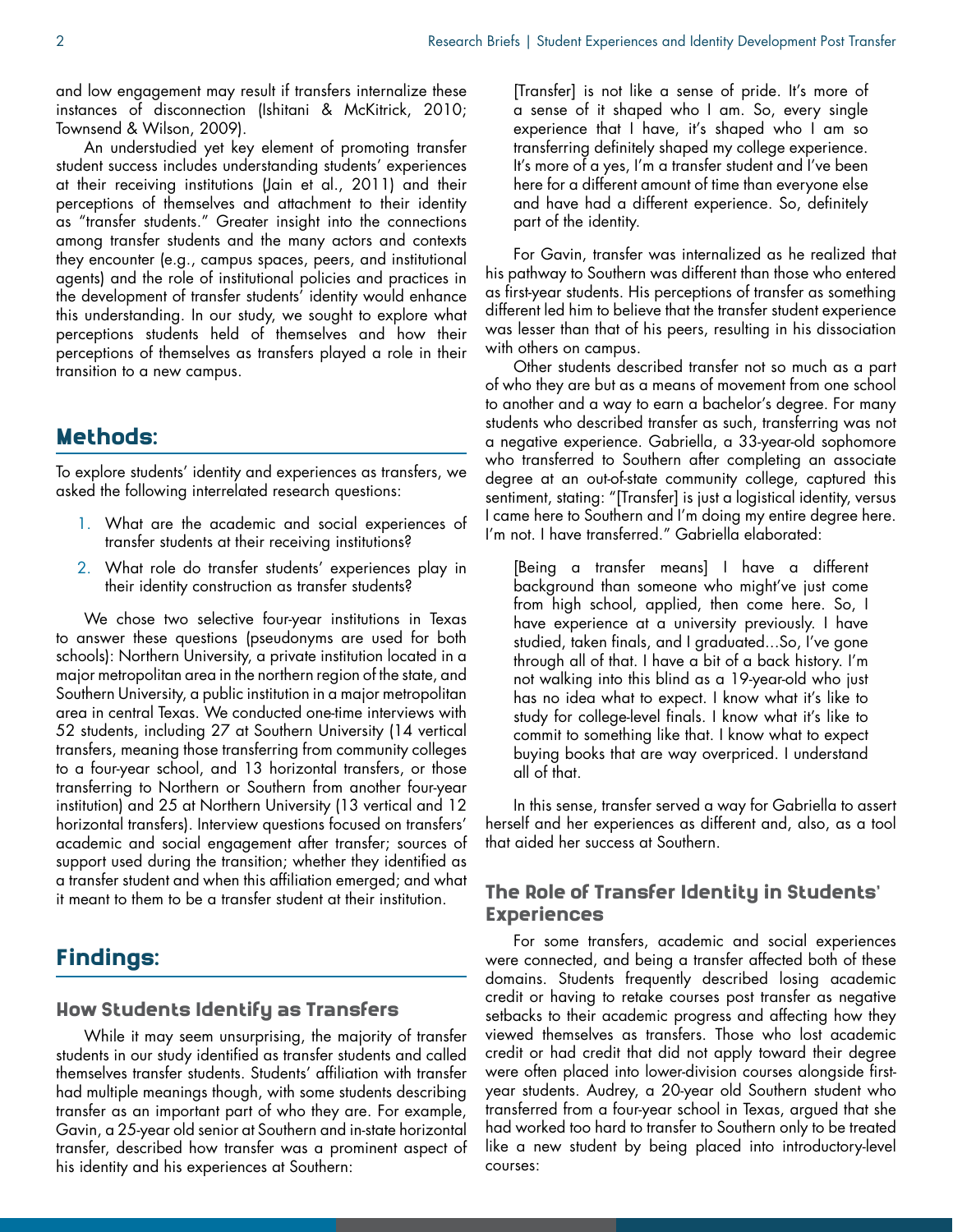[People in my classes are] all freshmen; they think they're all that. I'm like, "I already…" Yeah, but I still have to take the classes. I don't mind taking the classes, but I would talk to other sophomores in my sophomore class and they're all taking these other classes, and I'm like, "Well, I can't take those until I finish this." So, I did feel like I was behind.

Alternately, some students expressed that having nurturing experiences or people throughout the process encouraged them to view transfer positively. Mary, a 20-year-old sophomore at Southern and in-state vertical transfer, described her participation with a staff- and peer-led transfer learning community on campus as helpful: "It's guaranteed friends… They're familiar faces until you get…a little more settled in and comfortable with meeting other people besides [transfer learning community] friends. Those people are always going to be there for you."

Transfer students with underrepresented backgrounds also frequently noted that these affiliations played a role in their transitions and association with transfer as an identity. For example, some transfer students at Northern were more vocal about social differences between themselves and the traditional Northern student, which they perceived as one whose family could afford to pay for a private school tuition out of pocket. They also described how there was little racial/ ethnic diversity on campus, which also contributed to feelings of shock throughout their transitions. For Amanda, a senior, out-of-state horizontal transfer at Northern, this lack of visible diversity on campus resulted in her developing a deeper affiliation to her Hispanic heritage: "I think that at Northern, it's really given me a clearer view of my ethnicity. I'm definitely one of the few people of color in my classes."

# Conclusion and Recommendations:

We found that meaningful and intentional institutional support during the transition process tended to foster positive affiliations with transfer among students. If students did not receive tailored support or believe that they were a member of the campus community, they often perceived this as a signal that transfers were a marginalized group on campus. In addition, throughout their transitions, students experienced a lack of support for the multiple identities and affiliations they hold beyond transfer. While many colleges and universities offer a student orientation for incoming transfers before they begin their first semester of coursework at the receiving institution, support must be extended and sustained through students' undergraduate experiences. Examples may include:

- Creating an institutional focus of transfer student success and encouraging all staff and faculty members to recognize that they play a role within the transfer process and must be actively engaged in creating a transfer-receptive culture (Jain et al., 2011). Faculty and staff should become familiar with transfer students and learn from them about the multiple identities they hold; if not, resources and services provided by the institution for transfers may ultimately be unhelpful and create a negative transfer experience for students.
- Seeking ways to foster transfer students' affiliation as transfers but realizing that not all transfer students will benefit from this support. Connecting transfers with specific opportunities and events that support or are related to their other identities, such as race/ ethnicity or being a parent or veteran, can be ways for educators to create a network of support for students. Transfers may also find meaningful interactions beyond the institution, often in forms more aligned with other, non-transfer, identities that they hold. As such, faculty and staff can work to ensure that initiatives meet students' current needs, goals, and assets and honor the multiple identities and roles students may have in addition to transfer.
- Offering intentional support for transfers beyond admission and orientation throughout their undergraduate experience at the receiving institution. For example, creating and sustaining transfer learning communities can help students transition academically and socially into their receiving institution; these spaces can allow students to build an academic community, make peer connections, and establish relationships with faculty who can connect them to resources and events.